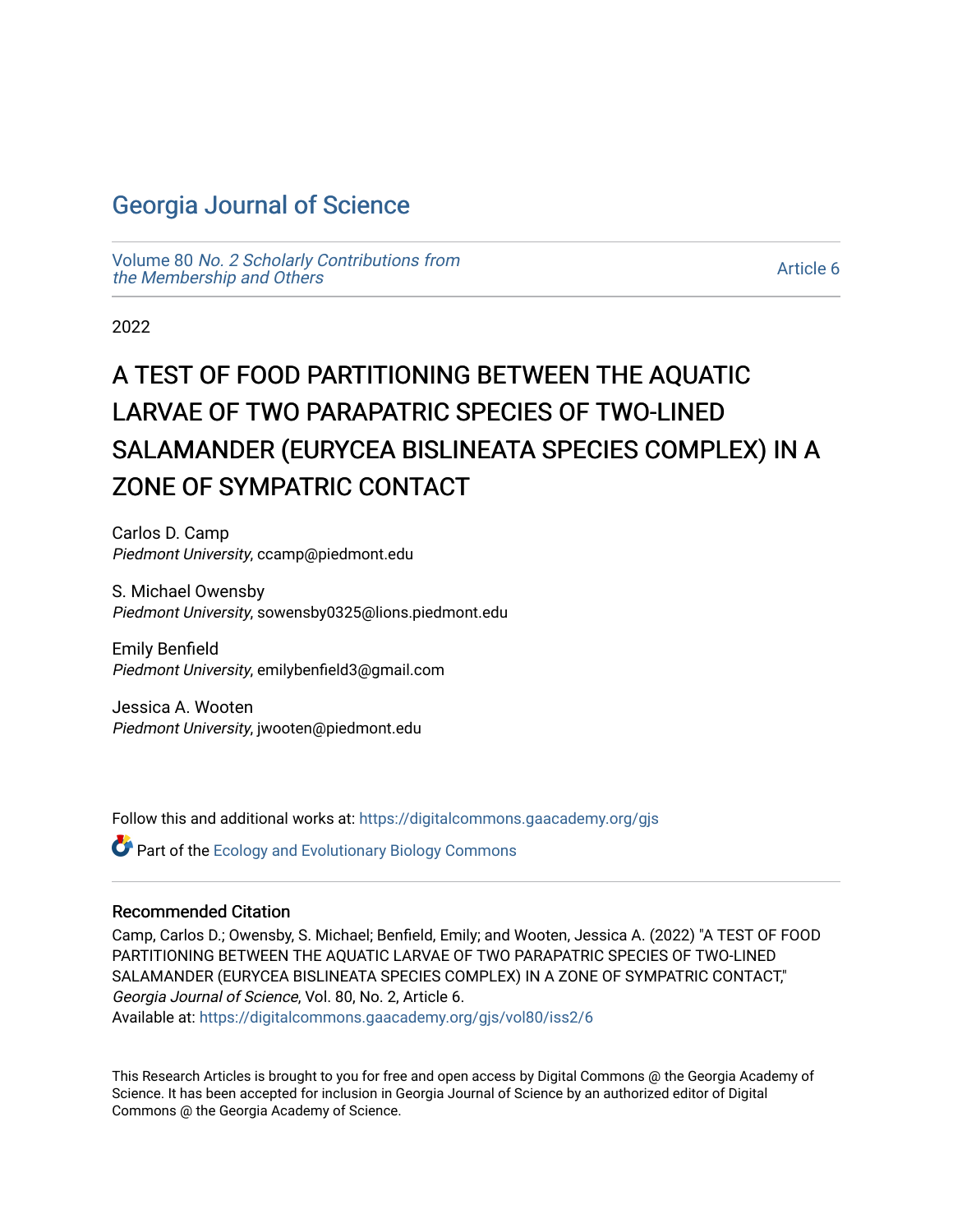# A TEST OF FOOD PARTITIONING BETWEEN THE AQUATIC LARVAE OF TWO PARAPATRIC SPECIES OF TWO-LINED SALAMANDER (EURYCEA BISLINEATA SPECIES COMPLEX) IN A ZONE OF SYMPATRIC CONTACT

#### Acknowledgements

We thank V. Terrell for help in collecting the specimens from CC; H. Masengale and A. Matheney aided in running PCR for genetic analysis.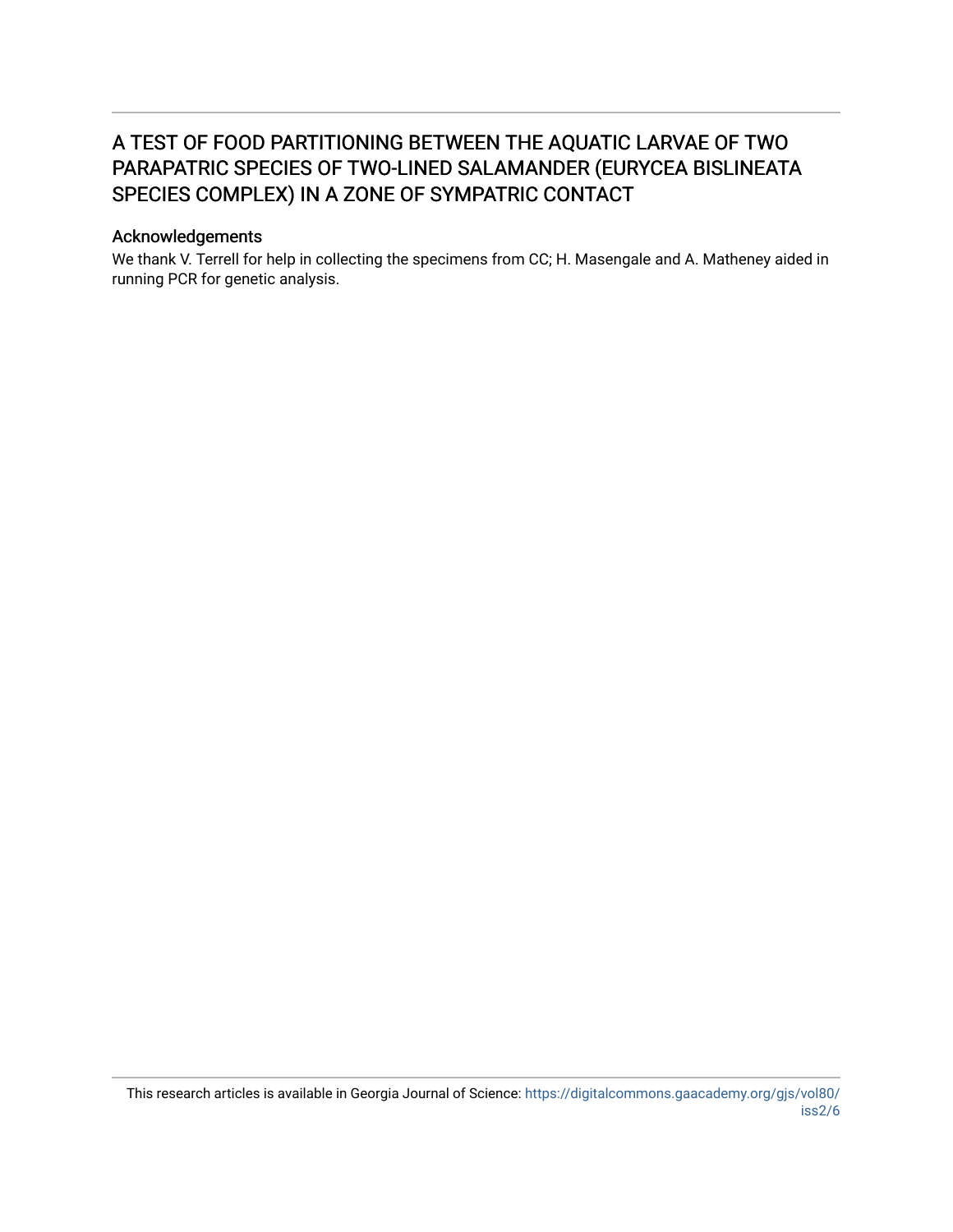### **A TEST OF FOOD PARTITIONING BETWEEN THE AQUATIC LARVAE OF TWO PARAPATRIC SPECIES OF TWO-LINED SALAMANDER (***EURYCEA BISLINEATA* **SPECIES COMPLEX) IN A ZONE OF SYMPATRIC CONTACT**

Carlos D. Camp, S. Michael Owensby, Emily Benfield, Jessica A. Wooten

Department of Biology, Piedmont University, Demorest, Georgia 30535

## **ABSTRACT**

Phylogenetically related species with similar ecologies often partition resources when in sympatry. Food is an important factor in the co-occurrence of sympatric salamanders, and food partitioning occurs in a variety of sympatric, similar species. Several members of the Two-lined Salamander (*Eurycea bislineata*) species complex are largely parapatric but co-exist within a narrow zone of sympatric contact. Because larvae of these salamanders frequently occur in very high densities, we tested the hypothesis that larvae of the Blue Ridge Salamander (*E. wilderae*) and the Southern Two-lined Salamander (*E. cirrigera*) partition food in sympatry in northeastern Georgia. We predicted that the diets of these two species would differ in sympatry and that the respective diet of each species would differ between allopatric and sympatric populations. Both species fed largely on the aquatic larvae of Trichoptera and Diptera, and their diets reflected the available insect fauna of the respective streams. There was no significant difference between the species in sympatry or between allopatric and sympatric populations of either species. Although we found no evidence of food partitioning, we cannot rule out interspecific competition that may manifest itself in some resource other than food.

**Key Words:** resource partitioning, interspecific competition, salamander, diet, *Eurycea cirrigera*, *Eurycea wilderae*

### **INTRODUCTION**

Although often applied to differences in resource use between sympatric species regardless of cause, resource partitioning was originally defined as an adaptive response to competition between ecologically similar forms (Walter 1991). One group of animals with species that exhibit resource partitioning is salamanders. While salamanders are largely dietary generalists, the food niche is a key factor relating to coexistence in multispecies assemblages (Vignoli et al. 2017). Examples of food partitioning between salamanders can be found among both terrestrial (e.g., [Stuczka](https://brill.com/search?f_0=author&q_0=Angela+Stuczka) et al. 2016) and aquatic (e.g., Cudmore 2014) species.

The Two-lined Salamander (*Eurycea bislineata*) species complex (Jacobs 1987) includes a number of unnamed, evolutionary lineages that share parapatric borders (Pierson et al. 2021). One lineage is currently included within the Blue Ridge Two-lined Salamander (*E. wilderae*) and occurs in the Blue Ridge Physiographic ecoregion. Another lineage is currently recognized as the Southern Two-lined Salamander (*E. cirrigera*) and occurs in the Piedmont ecoregion. Hereafter referred to as *E. wilderae* and *E. cirrigera* for simplicity, the two forms contact each other along the foothills of the Blue Ridge in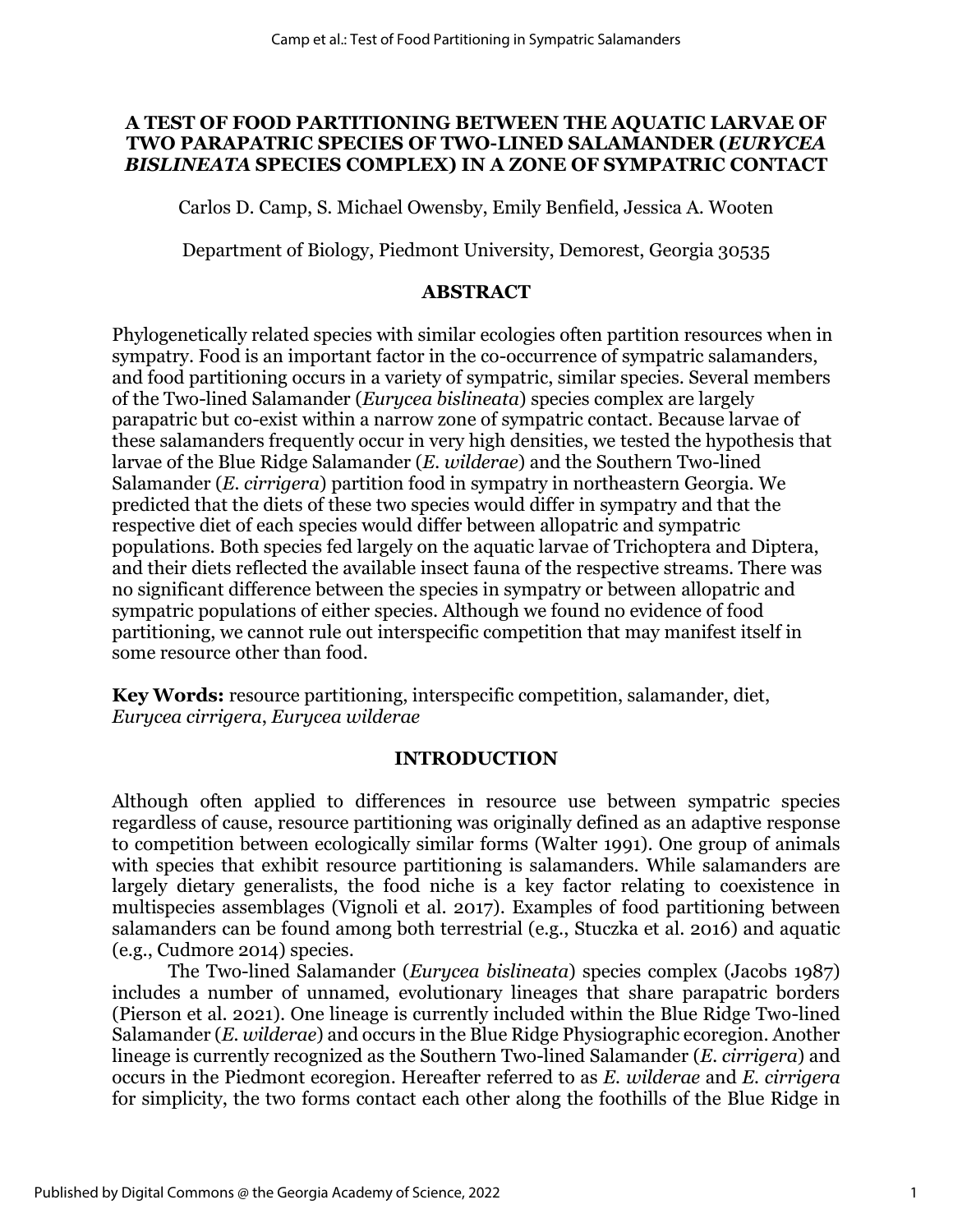the southern Appalachian Mountains (Kozak and Montanucci 2001) where they share a narrow zone of sympatry (Camp et al. 2000).

Phylogenetically close species are more likely to exhibit interspecific competition because of similar ecological requirements (Crombie 1947). Not only are these two species close phylogenetically, having at one time been considered conspecific (Jacobs 1987), but they are extraordinarily similar ecologically. The aquatic larvae of both species are particularly abundant in small streams, with densities of each species occasionally exceeding 100 m-2 (Peterson and Truslow 2008; Nowakowski and Maerz 2009). Larval forms of the two species are morphologically cryptic with a broad overlap in body sizes (Bruce 1985; Gustafson 1993). They have similar diets, feeding primarily on the larvae of aquatic insects (e.g., Johnson and Wallace 2005; Barrett et al. 2012).

Ecological similarity and high densities suggest the strong possibility of competition between the larvae of these two taxa. Our purpose was to test the hypothesis that the aquatic larvae of *E. wilderae* and *E. cirrigera* exhibit food partitioning where they occur in sympatry. Dietary shifts from allopatry to sympatry is a potential signal of food partitioning (Arlattaz et al. 1997). Therefore, we predicted that, if food partitioning occurs between the two study species, then diets of the larvae of the two species would (1) differ significantly from each other in sympatry and (2) show distinct dietary shifts from respective allopatric populations.

#### **MATERIALS AND METHODS**

In the summer of 2015, we collected 71 *Eurycea* larvae from a section of Nancytown Creek (NC) in Habersham County in the upper Piedmont ecoregion at an elevation of 347 m (34.512 N; 83.473 W) where the two species are known to occur sympatrically (Camp et al. 2000). This section flowed by montane uplands and flat lowlands simultaneously and received water from tributaries emptying into Nancytown Creek from opposite sides. On the east side, a small, montane tributary drained a steep hillside. To the west lay a flat bottomland pocked with beaver ponds that overflowed into the creek. We chose a 50-m section that consisted of pools and riffles with abundant flat rocks on a substrate dominated by sand and gravel.

For comparative purposes, we also chose streams supporting allopatric populations that were well within the respective ranges of the two species (Jacobs, 1987). We collected 28 *E. cirrigera* from a stream in Fulton County, Georgia (FC; 33.571 N; 84.713 W), located in the middle of the Piedmont. FC is a small, rocky channel fed by overflow from Bear Creek, which empties into the Chattahoochee River. We collected 31 *E. wilderae* from a second-order tributary (Flat Creek) of Cooper Creek of the Toccoa River system (Hiwassee River drainage) located in the Blue Ridge province in Union County, Georgia (CC; 34.755 N; 84.004 W). This creek flowed over rocky substrates with abundant pools and riffles.

We collected salamander larvae by hand aided by rectangular aquarium nets. We over-anesthetized all specimens in a solution (1 g l-2) of ethyl-3 aminobenzoate methanesulfonate (MS-222). We then preserved them in 10% formalin and stored them in 70% ethanol. Following the study, we deposited all specimens in the Georgia Museum of Natural History located at the University of Georgia, Athens (accession numbers = GMNH 51188-51445).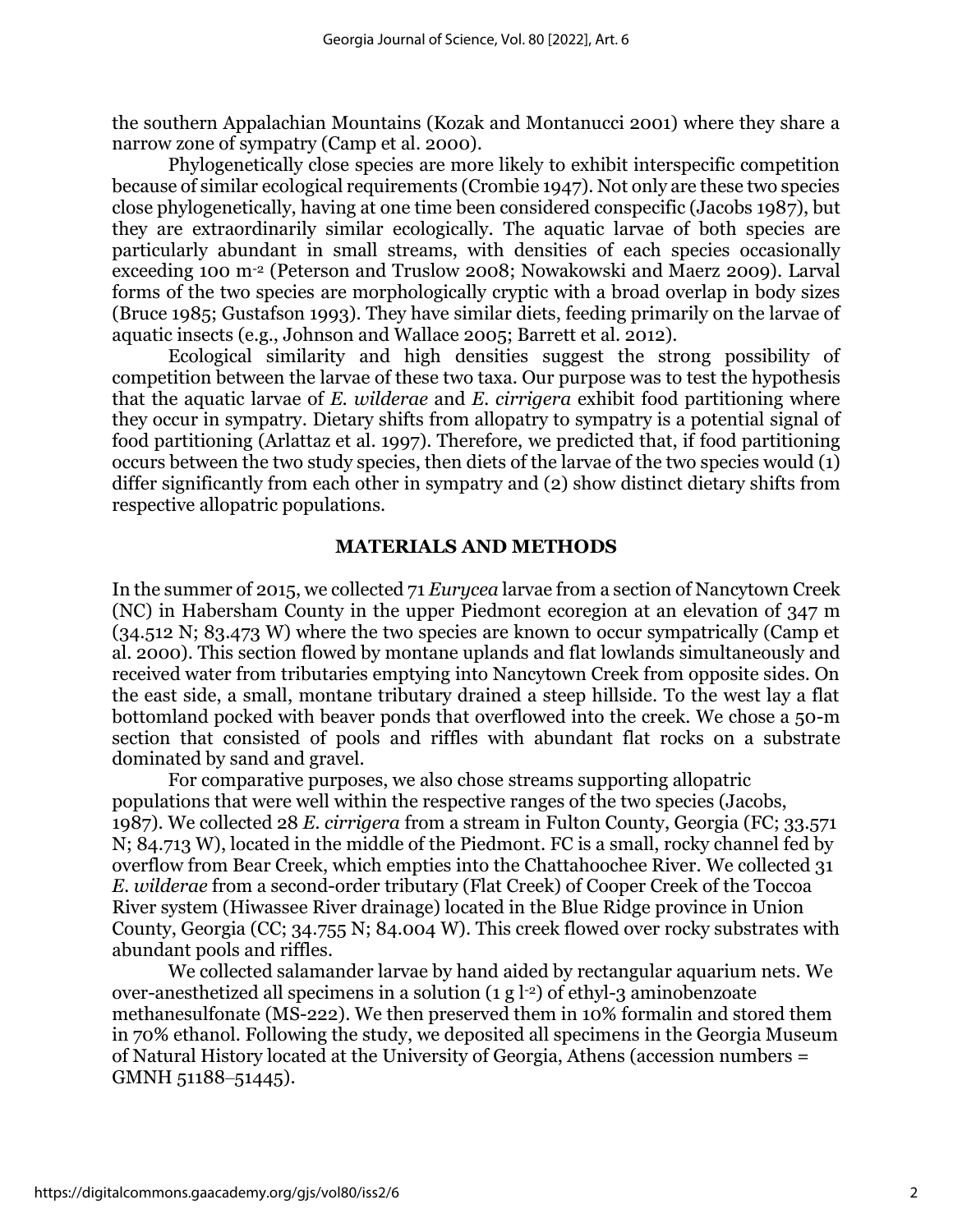Although morphological characters can distinguish metamorphosed individuals of *E. wilderae* and *E. cirrigera* (Jacobs, 1987; Camp *et al.*, 2000), no such traits are known for larvae. Therefore, prior to preservation, we removed  $\sim 0.5$  cm of the tail tips of all specimens collected in sympatry and stored them in absolute ethanol for genetic determination of species. We genotyped species using a portion of the mtDNA gene cytochrome b (*cyt b*, 1012 bp), setting allopatric specimens (*E. cirrigera* from FC; *E. wilderae* from CC;) as comparative outgroups. We extracted DNA and used primers for *cyt b* described by Lamb and Beamer (2012) to sequence the appropriate gene segment following methods described by Wooten et al. (2010).

We sampled the communities of potential prey. At each of the three sites, we sampled five quadrats, each measuring 10 x 12.5 cm using aquarium nets. We chose the quadrats throughout stream reaches where we collected larval salamanders. Gathering all of the substrate down to bedrock, we preserved all items in 70% ethanol. We then searched each sample under a dissecting microscope and identified all invertebrate organisms to the same categories as the stomach contents. We combined the data from all five quadrats from each site for an overall view of the invertebrate fauna.

To test for food partitioning, we dissected individual salamanders under a dissecting microscope and teased apart the stomach and lower intestine. We identified food items to taxonomic group: order for arthropods and class for non-arthropod food items (e.g., bivalves). Considering acanthocephalans, tapeworms, and nematodes to be probable parasites, we did not include them in our analyses.

We analyzed potential differences in diet using contingency tables, setting population in columns and the number in each prey taxon in rows. We made separate comparisons between sympatric (NC) and allopatric (FC) *E. cirrigera*, between sympatric (NC) and allopatric (CC) *E. wilderae*, and between the two species in sympatry (NC). Because we used the data for the sympatric populations in each of two separate analyses, we adjusted the alpha level to 0.033 for significance testing (Narum, 2006).

### **RESULTS**

The most abundant invertebrates found in the stream samples were insect larvae of the orders Trichoptera and Diptera (Table I). Larval trichopterans were the most abundant food item in the guts of sympatric (NC) *E. wilderae* and *E. cirrigera* (Table I). Larval dipterans were the most abundant in the guts of allopatric (FC) *E. cirrigera*. There were very few food items in allopatric (CC) *E. wilderae*.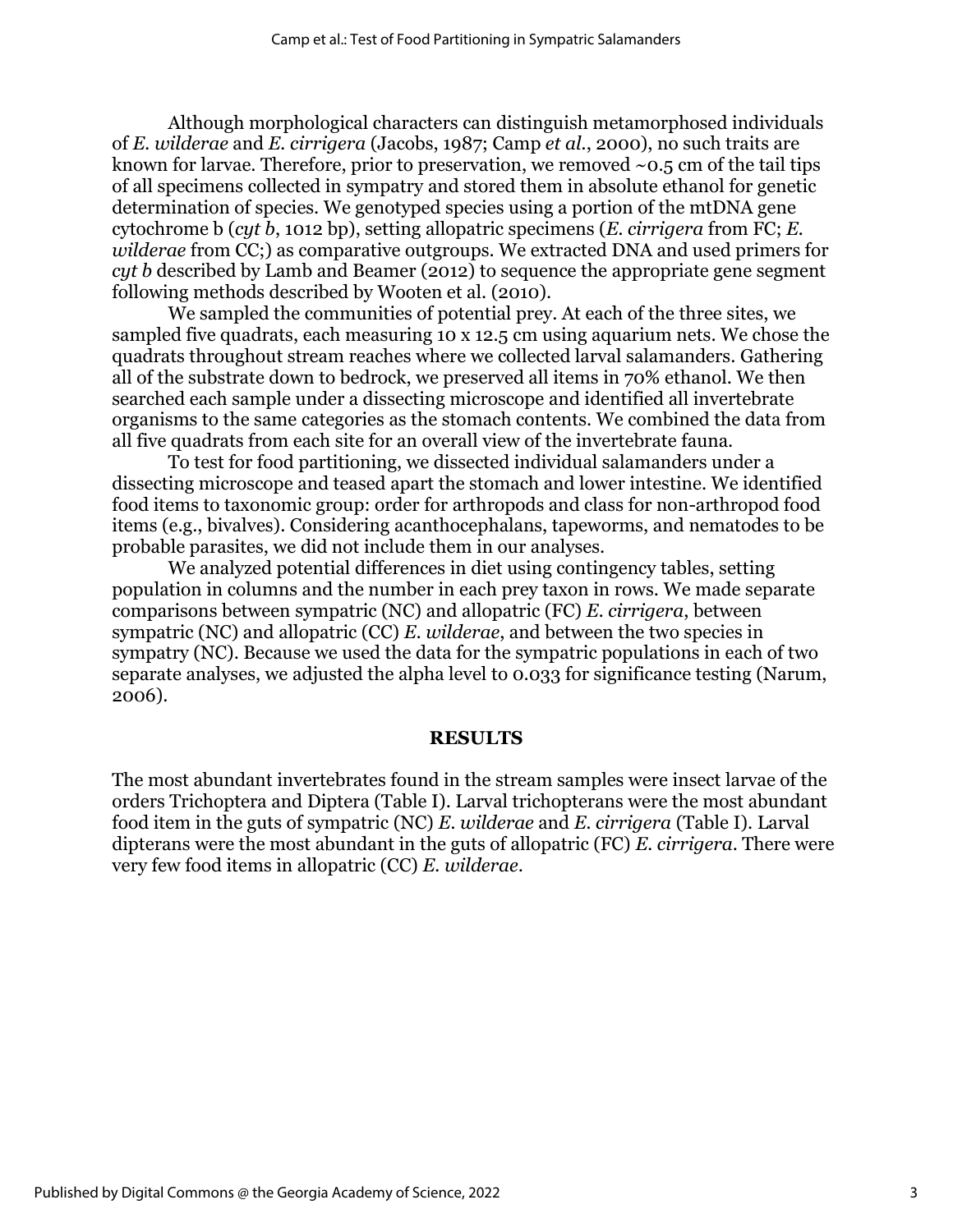| Taxon           | <b>NC</b> stream | NCwilderae | NCcirrigera  | CC <sub>stream</sub> | $CC$ <i>wilderae</i> | FC <sub>stream</sub> | FCcirrigera |
|-----------------|------------------|------------|--------------|----------------------|----------------------|----------------------|-------------|
| Trichoptera     | 514              | 15         | 17           | 112                  | 0                    | 51                   | 6           |
| Plecoptera      | 46               |            |              | 29                   | 0                    | 3                    |             |
| Ephemeroptera   | 83               | 2          | O            | 15                   |                      | 14                   |             |
| Coleoptera      | 82               | 2          | O            | $\Omega$             | o                    | $\Omega$             |             |
| Megalopatera    | $\overline{2}$   | h          | 2            | $\overline{2}$       | o                    |                      | 2           |
| Diptera         | 223              |            |              | 69                   | О                    | 35                   | 16          |
| Hemiptera       | 0                |            |              | 0                    |                      | O                    |             |
| Odonata         | Ω                | o          |              | Ω                    | O                    |                      |             |
| Collembola      | Ω                | o          |              | Ω                    | o                    |                      |             |
| Amphipoda       | Ω                | 3          |              |                      |                      | 2                    |             |
| Decapoda        | o                |            |              |                      | O                    |                      |             |
| Hydracarina     |                  |            | O            |                      | o                    |                      |             |
| <b>Bivalvia</b> | Ω                |            | O            | Ω                    | О                    |                      |             |
| Gastropoda      | 0                |            | O            | 5                    | Ω                    | 3                    |             |
| Acanthocephala  | $\Omega$         |            | O            | 0                    | o                    |                      |             |
| Platyhelminthes | 0                |            | $\mathbf{O}$ | $\Omega$             | о                    | O                    |             |
| (Cestoda)       |                  |            |              |                      |                      |                      |             |
| Nematoda        |                  | റ          | O            | 0                    | 2                    |                      | 39          |

*Table I.* Numbers of invertebrate organisms found in occupied streams and stomachs of sympatric (NC) and allopatric (FC and CC) *Eurycea cirrigera* and *E. wilderae*. Columns headed with species suffixes are numbers of prey items identified from gut tracts of salamander larvae.

Of the 71 *Eurycea* larvae collected from NC, 32 were genotyped to *E. wilderae*, 20 of which contained identifiable food items. Twenty-three of the 39 *E. cirrigera* contained identifiable food. Unidentifiable remains comprised very little of the food volume.

Contingency analysis indicated no significant difference in the diets of sympatric (NC) and allopatric (FC) *E. cirrigera* ( $\chi^2$  = 7.887; *P* = 0.4445). Neither was there a significant difference between sympatric (NC) and allopatric (CC) *E. wilderae* ( $\chi^2$  = 8.706;  $P = 0.1908$ ), although this may have been due to the small number of CC food items. Moreover, we found no significant difference in the diets of sympatric (NC) *E. cirrigera* and *E. wilderae* ( $\chi^2$  = 10.738; *P* = 0.1505). For the most part, foods found in the guts of the two sympatric salamander species reflected those available in the stream (NC; Figure 1).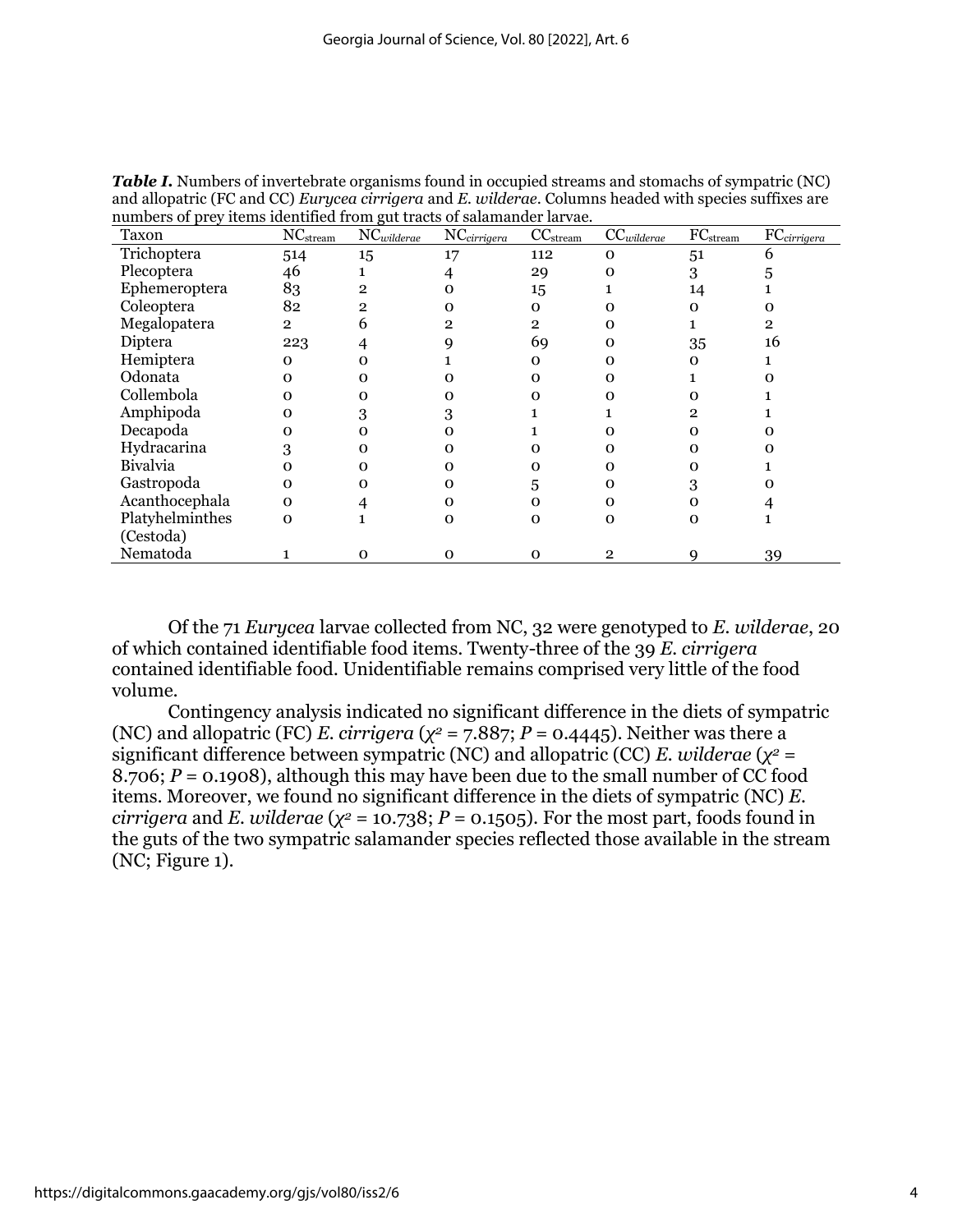**Fig. 1** Proportion of total invertebrate taxa collected from stream samples and from gut tracts of sympatric *Eurycea cirrigera* and *E. wilderae* at Nancytown Creek (NC) in Habersham County, Georgia. Total *N* invertebrates collected in stream = 954; total *N* invertebrates found in *E. cirrigera* stomachs = 36; total *N* for *E. wilderae* = 33. Counts do not include presumed parasites (Acanthocephala, Cestoda, Nematoda). Invertebrate groups are in descending order of abundance in the stream fauna.



#### **DISCUSSION**

We hypothesized that larvae of these two species would exhibit food partitioning, predicting differences in their respective diets in sympatry and between allopatric and sympatric populations of the same species. However, our results failed to support either of these predictions. Similar ecologies and potentially high densities of both species suggest the likelihood of interspecific competition. While we cannot rule out the possibility of partitioning within invertebrate taxa, we found no indication of food partitioning in the measures that we used.

If the lack of food partitioning reflects an absence of competition, then food may not be a limiting factor, a prerequisite for interspecific competition (Sale 1974). Similarsized terrestrial salamanders (genus *Plethodon*) compete with each other so strongly that they not only partition food but display character displacement in feeding morphology (Adams, 2000, 2004, 2010; Adams & Rohlf, 2000; Adams, West & Collyer, 2007). Terrestrial salamanders are limited in their foraging opportunities by levels of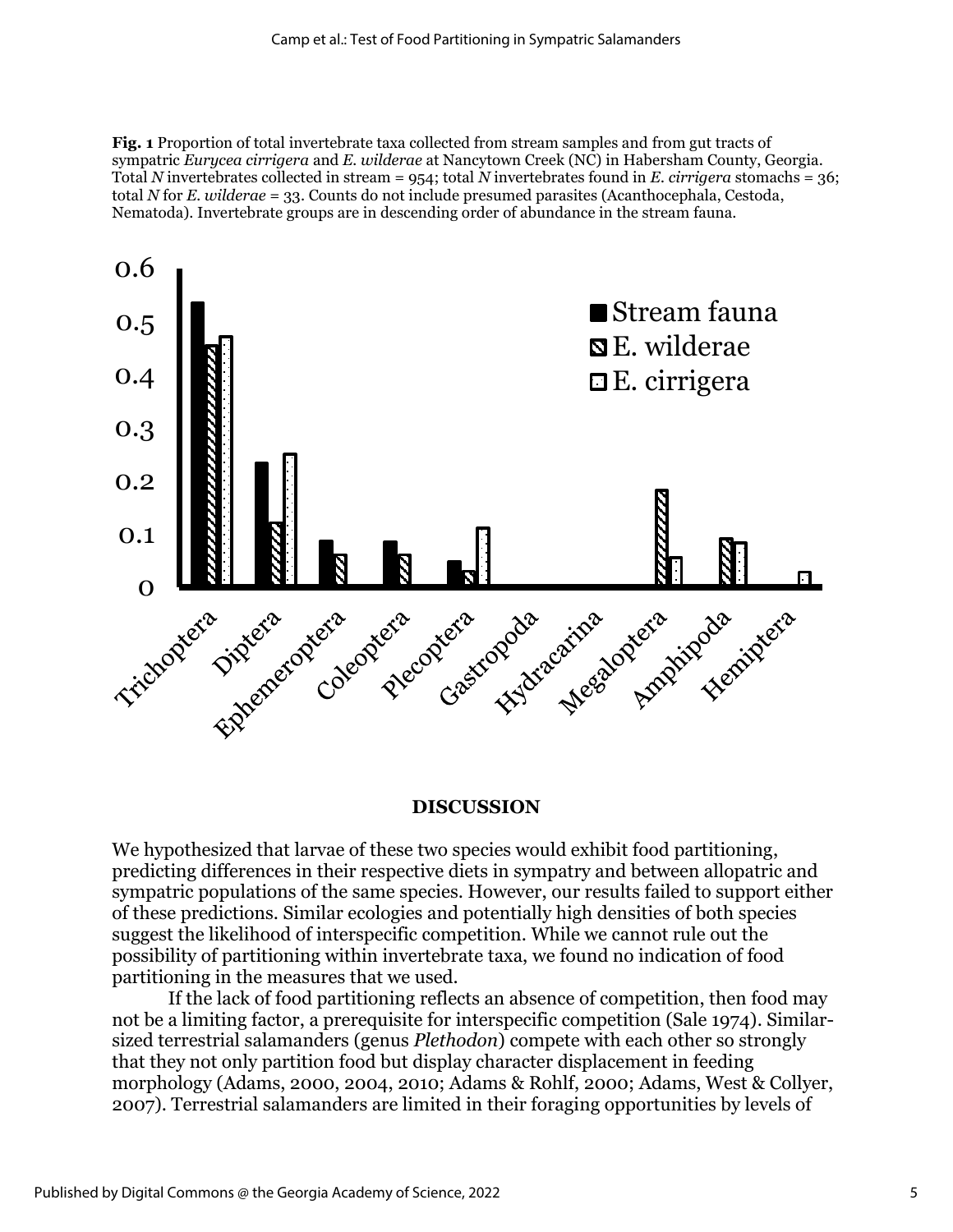soil moisture and humidity, which may further limit the abundance of arthropod prey (Feder, 1983; Grover, 1998). Therefore, terrestrial salamanders may face a much more food-limited environment than aquatic larvae of *Eurycea*.

Another possibility is that segregation by habitat mitigates the effect of competition in our study system. Larvae of these two species segregate, at least in part, by microhabitat, with *E. wilderae* being more dominant in riffles and *E. cirrigera* predominating in pools (Pierson et al. 2021). While we did not design our study to identify species by microhabitat, we did collect larvae in nearly equal numbers in the same stretch of stream where the two species were in very close proximity to one another.

Interspecific competition, or its adaptive outcome, has often been presumed without robust supportive evidence (Wiens 1977; Suart and Losos 2013). Therefore, while we cannot eliminate the possibility of interspecific competition, other metrics (e.g., experiments in mesocosms; Tran et al. 2015) will be necessary to confirm its presence. What we can say is that we found no evidence for competition in the form of food partitioning between the larval forms of *E. cirrigera* and *E. wilderae*.

# **ACKNOWLEDGMENTS**

We thank V. Terrell for help in collecting the specimens from CC; H. Masengale and A. Matheney aided in running PCR for genetic analysis.

## **REFERENCES**

- Arlattaz, R., N. Perrin, and J. Hausser. 1997. Trophic resource partitioning between the two sibling bat species *Myotis myotis* and *Myotis blythii*. Journal of Animal Ecology, 66, 897–911.
- Barrett, K., S.T. Samoray, B.S. Helms, and C. Guyer. 2012. Southern Two-lined Salamander diets in urban and forested streams in western Georgia. Southeastern Naturalist, 11, 287–296. https://doi.org/10.1656/058.011.0210.
- Bruce, R.C. 1985. Larval period and metamorphosis in the salamander *Eurycea bislineata*. Herpetologica, 41**,** 19‒28.
- Camp C.D., J.L. Marshall, K.R. Landau, R.M. Austin Jr., and S.G. Tilley. 2000. Sympatric occurrence of two species of the two-lined salamander (*Eurycea bislineata*) complex. *Copeia*, 2000, 572‒578. https://doi.org/10.1643/0045- 8511(2000)000[0572:SOOTSO]2.0.CO;2.
- Crombie, A.C. 1947. Interspecific competition. Journal of Animal Ecology, 16, 44–73. https://doi.org/10.2307/1506.
- Cudmore, W.W. 2014. Resource partitioning in two stream salamanders, *Dicamptodon tenebrosus* and *Rhyacotriton cascadae*, from the Oregon Cascade Mountains. The American Midland Naturalist, 172, 191–199. https://doi.org/10.1674/0003-0031-172.1.191.
- Gustafson, M.P. 1993. Intraguild predation among larval plethodontid salamanders: a field experiment in artificial stream pools. Oecologia, 96, 271–275. https://doi.org/10.1007/BF00317741.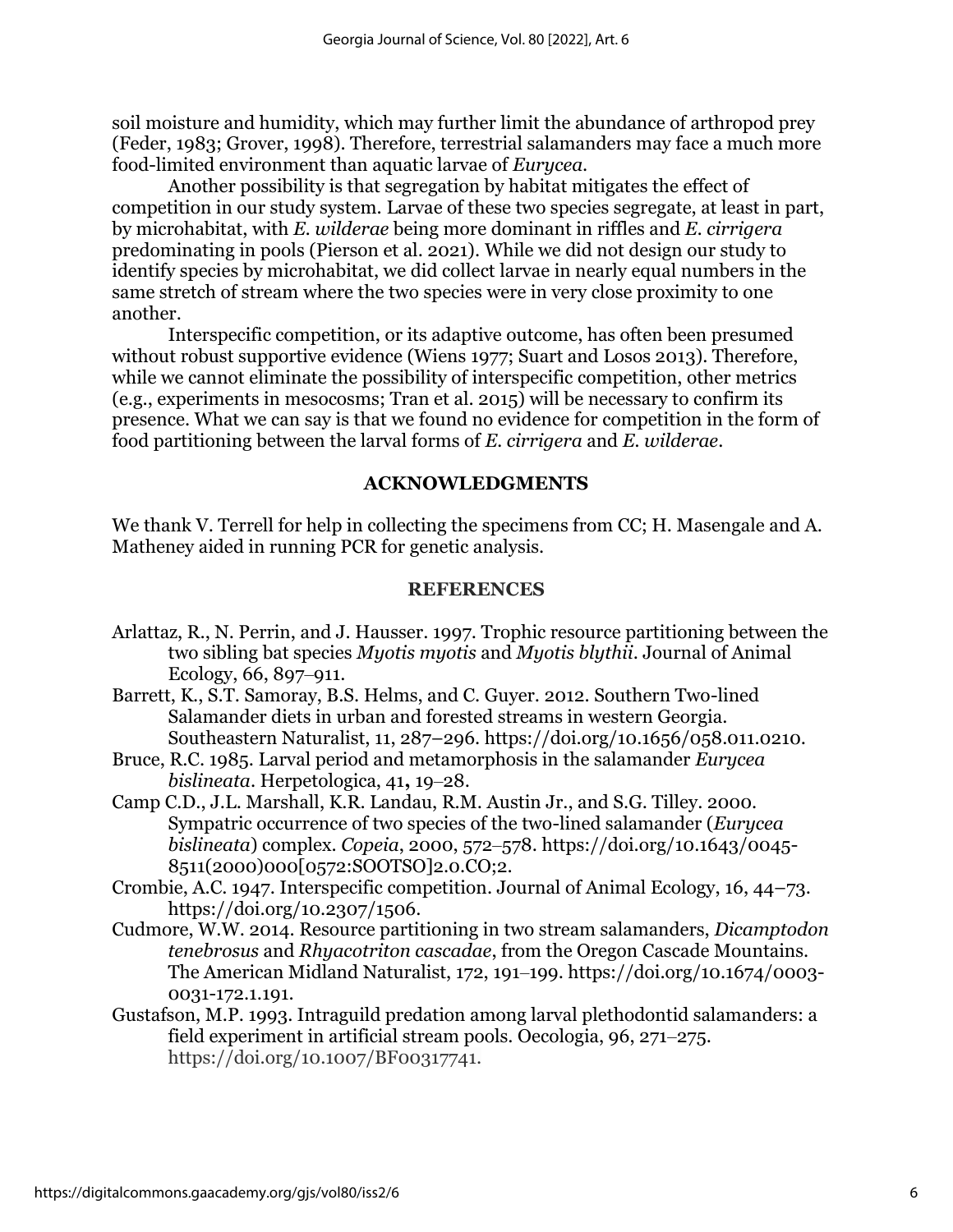- Jacobs, J.F. (1987) A preliminary investigation of geographic genetic variation and systematics of the two-lined salamander, *Eurycea bislineata* (Green). *Herpetologica*, 43, 423‒446.
- Johnson, B.R., and J.B. Wallace. 2005. Bottom-up limitation of a stream salamander in a detritus-based food web. Canadian Journal of Fisheries, 62, 301-311. https://doi.org/10.1139/f04-197.
- Kozak, K.H., and R.R. Montanucci. 2001. Genetic variation across a contact zone between montane and lowland forms of the two-lined salamander (*Eurycea bislineata*) species complex: a test of species limits. *Copeia*, 2001, 25–34. https://doi.org/10.1643/0045-8511(2001)001[0025:GVAACZ]2.0.CO;2.
- Lamb, T., and D.A. Beamer. 2012. Digits lost or gained? Evidence for pedal evolution in the dwarf salamander complex (*Eurycea*, Plethodontidae). PLoS One, 7, e37544. https://doi.org/10.1371/journal.pone.0037544.
- Lane M.C. 1997. Centennial History of Piedmont College. Piedmont College, Demorest, Georgia.
- Narum, S.R. 2006. Beyond Bonferroni: Less conservative analyses for conservation genetics. Conservation Genetics 7**,** 783–787. https://doi.org/10.1007/s10592- 005-9056-y.
- Nowakowski, A.J., and J.C. Maerz. 2009 Estimation of larval stream salamander densities in three proximate streams in the Georgia Piedmont. Journal of Herpetology, 43, 503‒509. https://doi.org/10.1670/07-128R2.1.
- Peterson, W.E., and S.C. Truslow S.C. 2008. Density estimation of *Eurycea wilderae*: a comparison of mark-recapture and depletion sampling. Herpetological Review, 39, 439‒442.
- Pierson, T.W., B.M. Fitzpatrick, and C.D. Camp. 2021. Genetic data reveal fine-scale ecological segregation between larval plethodontid salamanders in replicate contact zones. Evolutionary Ecology, 35, 309‒322. https://doi.org/10.5061/dryad.brv15dv6s.
- Sale, P.F. 1974. Overlap in resource use, and interspecific competition. Oecologia, 17,  $245 - 256.$
- [Stuczka,](https://brill.com/search?f_0=author&q_0=Angela+Stuczka) A., [C. Hickerson,](https://brill.com/search?f_0=author&q_0=Cari-Ann+Hickerson) and [C. Anthony.](https://brill.com/search?f_0=author&q_0=Carl+Anthony) 2016. Niche partitioning along the diet axis in a colour polymorphic population of Eastern Red-backed Salamanders, *Plethodon cinereus*. Amphibia-Reptilia, 37, 283‒290. https://doi:10.1163/15685381-00003055.
- Stuart, Y.E., and J.B. Losos. 2013. Ecological character displacement: glass half full or half empty? Trends in Ecology and Evolution, 28, 402–408. https://doi.org/10.1016/j.tree.2013.02.014.
- Tran, T.N.Q., M.C. Jackson, D. Sheath, H. Verreycken, and J.R. Britton. 2015. Patterns of trophic niche divergence between invasive and native fishes in wild communities are predictable from mesocosm studies. Journal of Animal Ecology, 84, 1071‒1080. doi: 10.1111/1365-2656.12360
- Vignoli, L., A.M. Bissattini, and L. Luiselli. 2017. Food partitioning and the evolution of non-randomly structured communities in tailed amphibians: a worldwide systematic review. Biological Journal of the Linnean Society, 120, 489–502. https://doi.org/10.1111/bij.129066.
- Walter, G.H. 1991. What is resource partitioning? Journal of Theoretical Biology, 150, 137‒143. https://doi.org/10.1016/S0022-5193(05)80327-3.